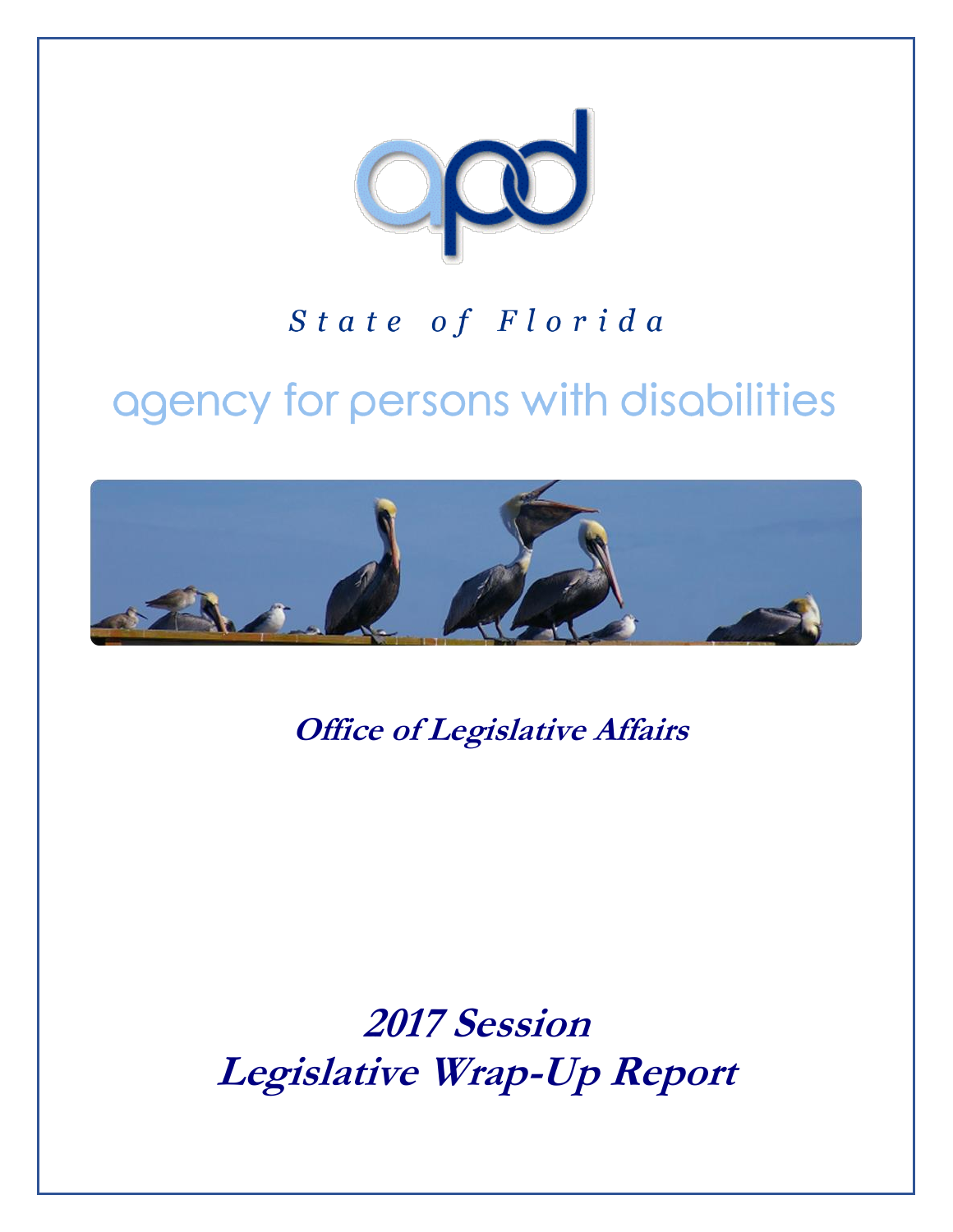# **Table of Contents**

不可以以不 **The following bills were passed by the Legislature and will be sent to the Governor for his action. All information is as of June 16, 2017. To view narrative, click on the bill number.**

*Substantive Bills*

Ř,

**SUBJECT PAGE**

<span id="page-1-0"></span>

|                   | A. HB 0015 Education Options                                  | 4  |
|-------------------|---------------------------------------------------------------|----|
| <b>B. HB 0039</b> | <b>Autism Awareness Training for Law Enforcement Officers</b> | 4  |
| C. SB 0060        | <b>Children Obtaining Driver Licenses</b>                     | 5  |
| D. HB 0151        | <b>Proceedings Involving Minors or Certain Other Persons</b>  | 5  |
| E. HB 0371        | <b>Assistive Technology Devices</b>                           | 5  |
| F. SB 0374        | <b>Postsecondary Education</b>                                | 6  |
| G. HB 0399        | Guardianship                                                  | 6  |
| <b>H. SB 0474</b> | <b>Hospice Care</b>                                           | 7  |
| I. HB 0727        | <b>Accessibility of Places of Public Accommodation</b>        |    |
| J. SB 0890        | <b>Direct-Support Organizations</b>                           | 8  |
| K. HB 0899        | <b>Comprehensive Transitional Education Programs</b>          | 8  |
| L. HB 1121        | <b>Child Welfare</b>                                          | 9  |
| M. SB 1124        | <b>Newborn Screenings</b>                                     | 9  |
| N. SB 2514        | <b>Health Care</b>                                            | 10 |
|                   | O. SB 7022 Public Employees                                   | 10 |

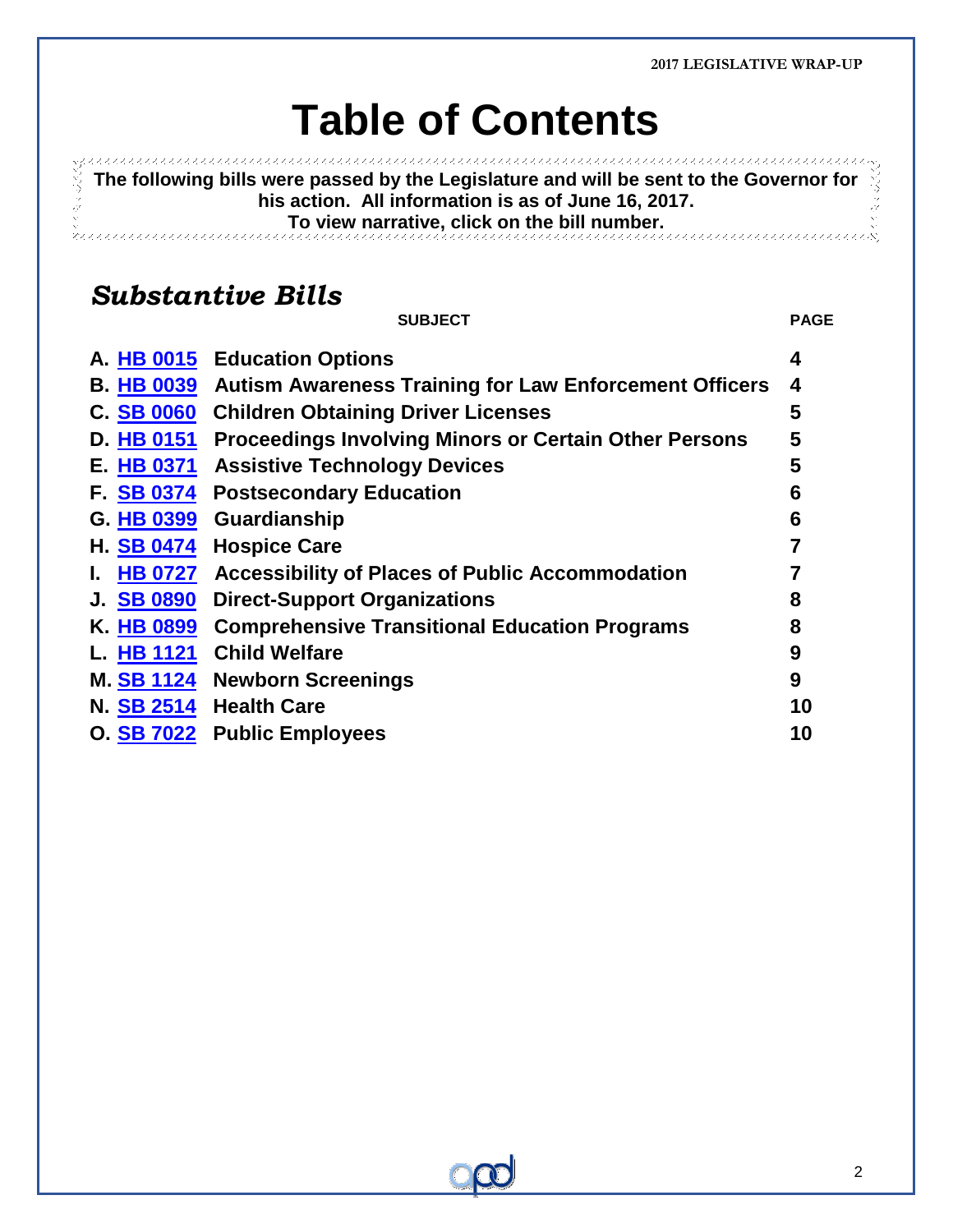## *Appropriations Bill*

|    |                                    | <b>SUBJECT</b>                                                                 | <b>PAGE</b> |  |  |  |  |
|----|------------------------------------|--------------------------------------------------------------------------------|-------------|--|--|--|--|
|    | A. SB 2500<br><b>B.</b> SB 2502    | <b>Appropriations</b><br>Implementing the 2017-2018 General Appropriations Act | 11<br>15    |  |  |  |  |
|    | <i><b>Administrative Bills</b></i> |                                                                                |             |  |  |  |  |
|    |                                    | <b>SUBJECT</b>                                                                 | <b>PAGE</b> |  |  |  |  |
|    |                                    | A. SB 0080 Public Records                                                      | 18          |  |  |  |  |
| В. |                                    | <b>HB 0207 Agency Inspectors General</b>                                       | 18          |  |  |  |  |
| C. |                                    | <b>SB 0502 Administrative Procedures</b>                                       | 18          |  |  |  |  |
| D. |                                    | <b>SB 2504 State Employee</b>                                                  | 19          |  |  |  |  |
| Е. |                                    | <b>SB 2508</b> State Group Insurance                                           | 19          |  |  |  |  |
| F. |                                    | SB 2510 Public Records/Dependent Eligibility Verification Services             | 19          |  |  |  |  |

 $\infty$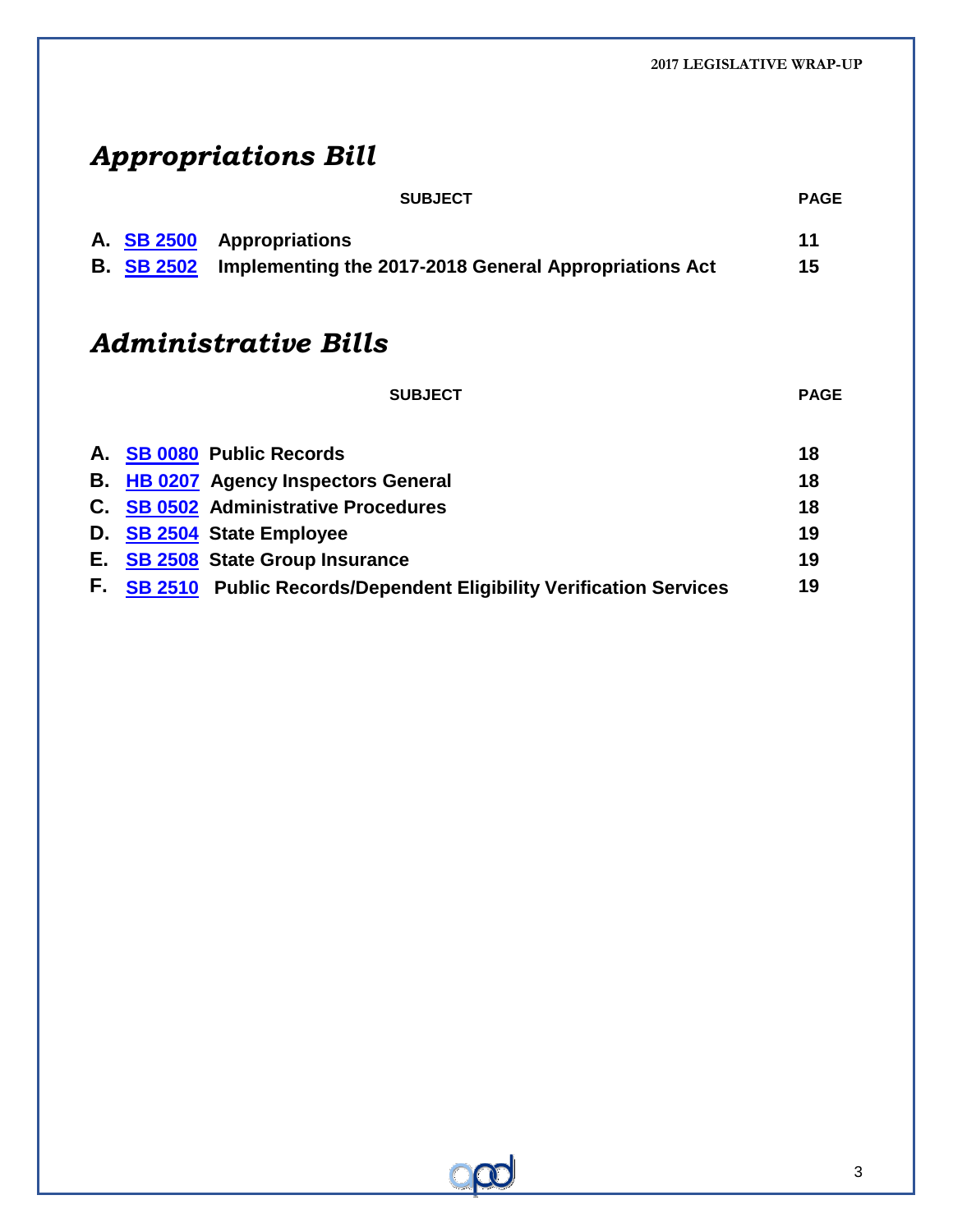.<br>The concedit concedit concedit concedit concedit concedit concedit concedit concedit concedit concedit concedit

### *SUBSTANTIVE BILLS*

*The following is an overview of substantive bills of interest to the Agency for Persons with Disabilities passed by the Florida Legislature during the 2017 Regular Legislative Session.*

**Click on the bill number to view bill language** 

#### **[HB 0015](http://www.myfloridahouse.gov/Sections/Documents/loaddoc.aspx?FileName=_h0015er.docx&DocumentType=Bill&BillNumber=0015&Session=2017) – Education Options Pending Approval by the Governor**

<span id="page-3-0"></span>The bill amends statutory language by:

- Prohibiting a student who is enrolled in the Florida School for the Deaf and the Blind from being eligible for the Gardiner Scholarship Program
- Revising student eligibility criteria for the Florida Tax Credit Scholarship Program
- Authorizing a child of a parent who is a member of the United States Armed Forces to apply for a scholarship at any time, etc.

**Effective Date: July 1, 2017**

[Return to table of contents](#page-1-0)

#### <span id="page-3-1"></span>**[HB 0039](http://www.myfloridahouse.gov/Sections/Documents/loaddoc.aspx?FileName=_h0039er.docx&DocumentType=Bill&BillNumber=0039&Session=2017) – Autism Awareness Training for Law Enforcement Officers [Ch. 2017-43](http://laws.flrules.org/2017/43) Laws of Florida Approved by the Governor June 2, 2017**

The bill amends statutory language by:

- Requires FDLE to establish continued employment training component relating to autism spectrum disorder
- Specifies instruction to be included in training component
- Provides that completion of training may count toward continued employment instruction requirements.

**Effective Date: October 1, 2017**

[Return to table of contents](#page-1-0)

4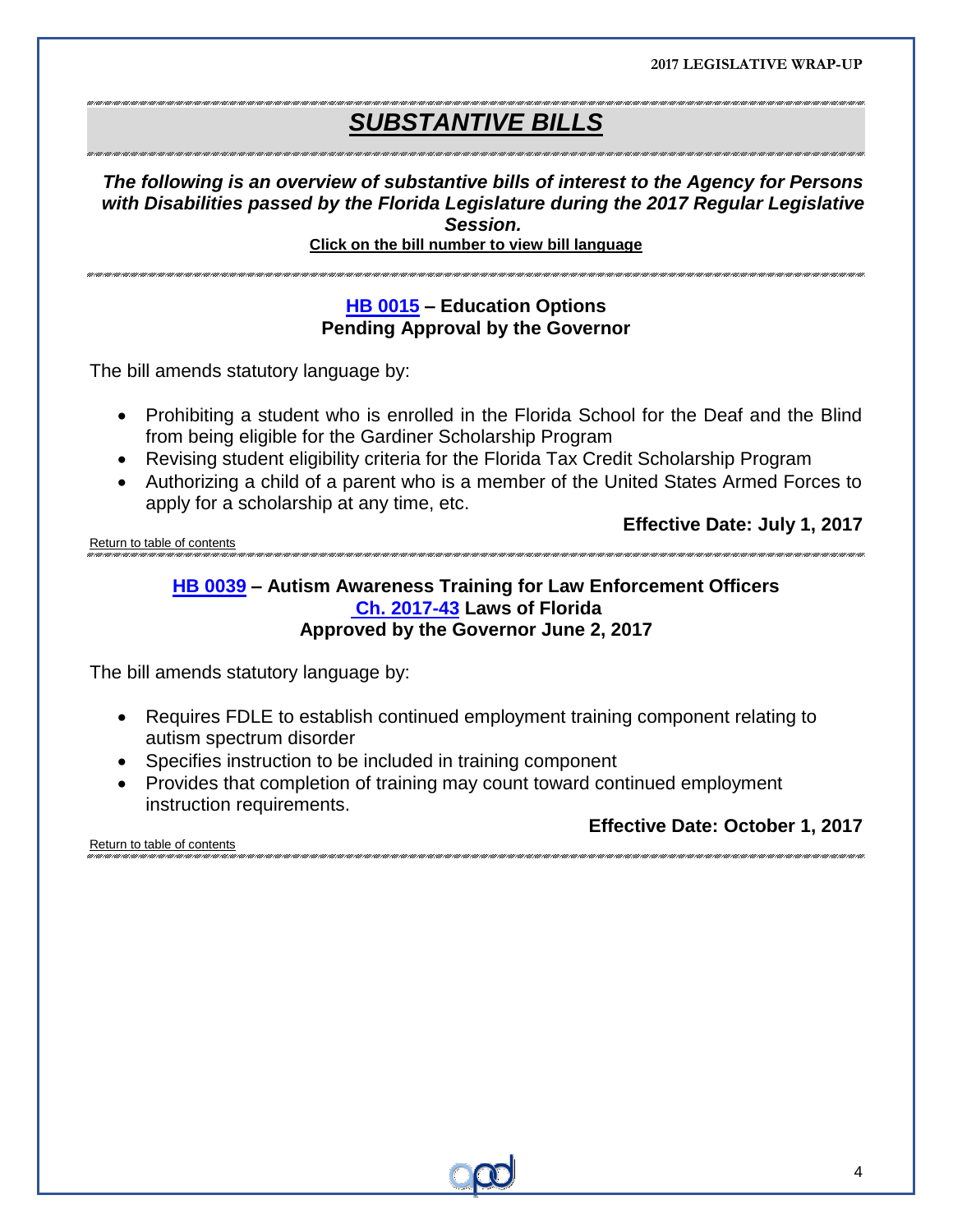#### <span id="page-4-0"></span>**[SB 0060](http://www.flsenate.gov/Session/Bill/2017/60/BillText/er/PDF) – Children Obtaining Drivers Licenses [Ch. 2017-8](http://laws.flrules.org/2017/8) Laws of Florida Approved by the Governor on May 1, 2017**

The bill amends statutory language by:

- Revising a pilot program to make it permanent
- Revising the applicability of the program to include children in out-of-home care
- Authorizing the program to pay for a child to complete a driver education program and obtain a driver license or the related costs of licensure under certain circumstances
- Revising a child's transition plan to include options to use in obtaining a driver license under certain circumstances

[Return to table of contents](#page-1-0)

**Effective Date: May 1, 2017**

#### <span id="page-4-1"></span>**[SB 0151](http://www.myfloridahouse.gov/Sections/Documents/loaddoc.aspx?FileName=_h0151er.docx&DocumentType=Bill&BillNumber=0151&Session=2017) – Proceedings Involving Minors or Certain Other Persons [Ch.2017-013](http://laws.flrules.org/2017/13) Laws of Florida Approved by the Governor on May 9, 2017**

The bill amends statutory language by:

- Provides that judges may allow use of certain service animals, therapy animals, or facility dogs in proceedings involving abuse, abandonment, or neglect
- Allows such animals to be used when taking testimony of certain other persons

#### **Effective Date: July 1, 2017**

. הוא הודעות המונים הודעות הודעות הודעות הודעות הודעות הודעות הודעות הודעות הודעות הודעות הודעות הודעות הודעות הודעות הודעות הודעות

[Return to table of contents](#page-1-0)

#### <span id="page-4-2"></span>**[HB 0371](http://www.myfloridahouse.gov/Sections/Documents/loaddoc.aspx?FileName=_h0371er.docx&DocumentType=Bill&BillNumber=0371&Session=2017) – Assistive Technology Devices Pending approval by the Governor**

The bill amends statutory language by:

 Revises provisions relating to accessibility & use of assistive technology devices by persons with disabilities

**Effective Date: July 1, 2017**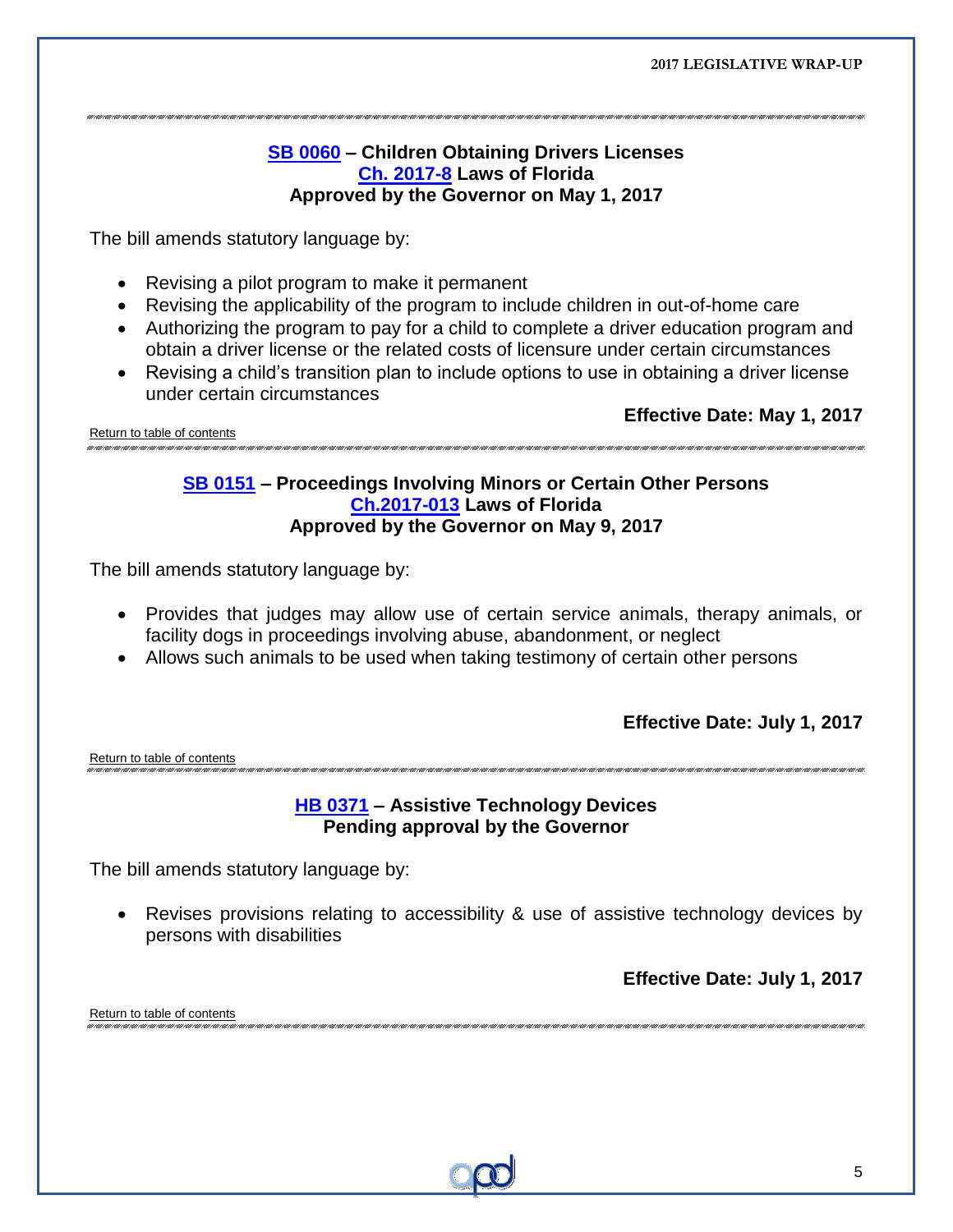**[SB 0374](http://www.myfloridahouse.gov/Sections/Documents/loaddoc.aspx?FileName=_s0374er.DOCX&DocumentType=Bill&BillNumber=0374&Session=2017) – Postsecondary Education** 

#### <span id="page-5-0"></span>**Pending approval by the Governor**

The bill amends statutory language by:

- Postsecondary Education; Citing this act as the "Florida Excellence in Higher Education Act of 2017"
- Renaming the Florida College System as the Florida Community College System
- Creating the State Board of Community Colleges
- Revising the function and mission of the Florida K-20 education system
- Providing the primary mission of a career center operated by a district school board
- Establishing the World Class Faculty and Scholar Program
- Creating the Florida Farmworker Student Scholarship Program, etc.

#### <span id="page-5-1"></span>**Effective Date: October 1, 2017**

[Return to table of contents](#page-1-0)

#### **[HB 0399](http://www.myfloridahouse.gov/Sections/Documents/loaddoc.aspx?FileName=_h0399er.docx&DocumentType=Bill&BillNumber=0399&Session=2017) – Guardianship [Ch. 2017-](http://laws.flrules.org/2017/16) 016 Laws of Florida Approved by the Governor on May 9, 2017**

The bill amends statutory language by:

- Requires each examining committee member in proceeding to determine incapacity to file report with clerk of court within specified time
- Requires clerk to serve each report on specified persons within specified time; revises time before hearing on petition within which specified parties must be served
- Authorizes petitioner & alleged incapacitated person to move for continuance if service is not timely & to object to introduction of all or any part of report
- Specifies that admissibility of report is governed by rules of evidence
- Requires that adjudicatory hearing be conducted within specified time
- Changes time that guardian must file required annual guardianship plan
- eliminates requirement that court must first find that ward's spouse has consented to dissolution of marriage before authorizing guardian to exercise specified rights
- Removes cap on funeral expenses.

#### **Effective Date: July 1, 2017**

| Return to table of contents |  |
|-----------------------------|--|
|                             |  |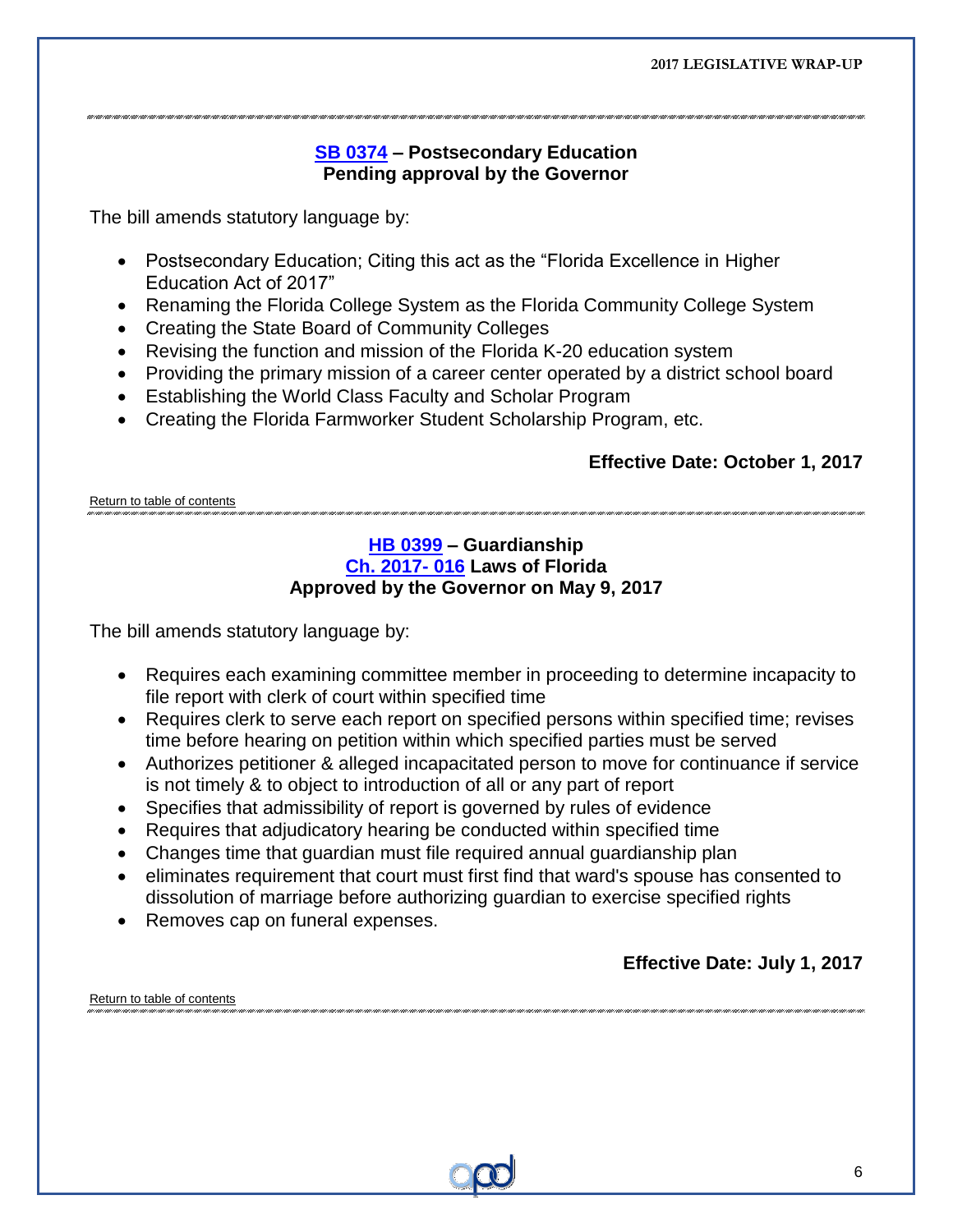<span id="page-6-0"></span>an an air an an air an an an air an air an air an air an air an air an air an air an air an air an an an an an an air

#### **[SB 0474](http://www.myfloridahouse.gov/Sections/Documents/loaddoc.aspx?FileName=_s0474er.DOCX&DocumentType=Bill&BillNumber=0474&Session=2017) – Hospice Care Pending approval by the Governor**

The bill amends statutory language by:

- Requiring the Department of Elderly Affairs, in conjunction with the Agency for Health Care Administration, to adopt national hospice outcome measures by a specified date and to make such measures available to the public
- Authorizing certain hospice personnel to assist in the disposal of certain prescribed controlled substances
- Requiring a hospice to maintain an up-to-date interdisciplinary record of care, etc.

[Return to table of contents](#page-1-0)

**Effective Date: July 1, 2017**

### 

#### <span id="page-6-1"></span>**[HB 0727](http://www.myfloridahouse.gov/Sections/Documents/loaddoc.aspx?FileName=_h0727er.docx&DocumentType=Bill&BillNumber=0727&Session=2017) – Accessibility of Places of Public Accommodations Pending approval by the Governor**

The bill amends statutory language by:

- Accessibility of Places of Public Accommodation: Authorizes qualified experts to advise & provide certain inspections for places of public accommodation relating to ADA
- Authorizes certain owners of place of public accommodation to file certificate of conformity or remediation plan with DBPR
- Provides requirements for such submission
- Requires court to consider certain information in specified actions
- Requires department to develop & maintain website for specified purposes
- Provides an appropriation

**Effective Date: July 1, 2017**

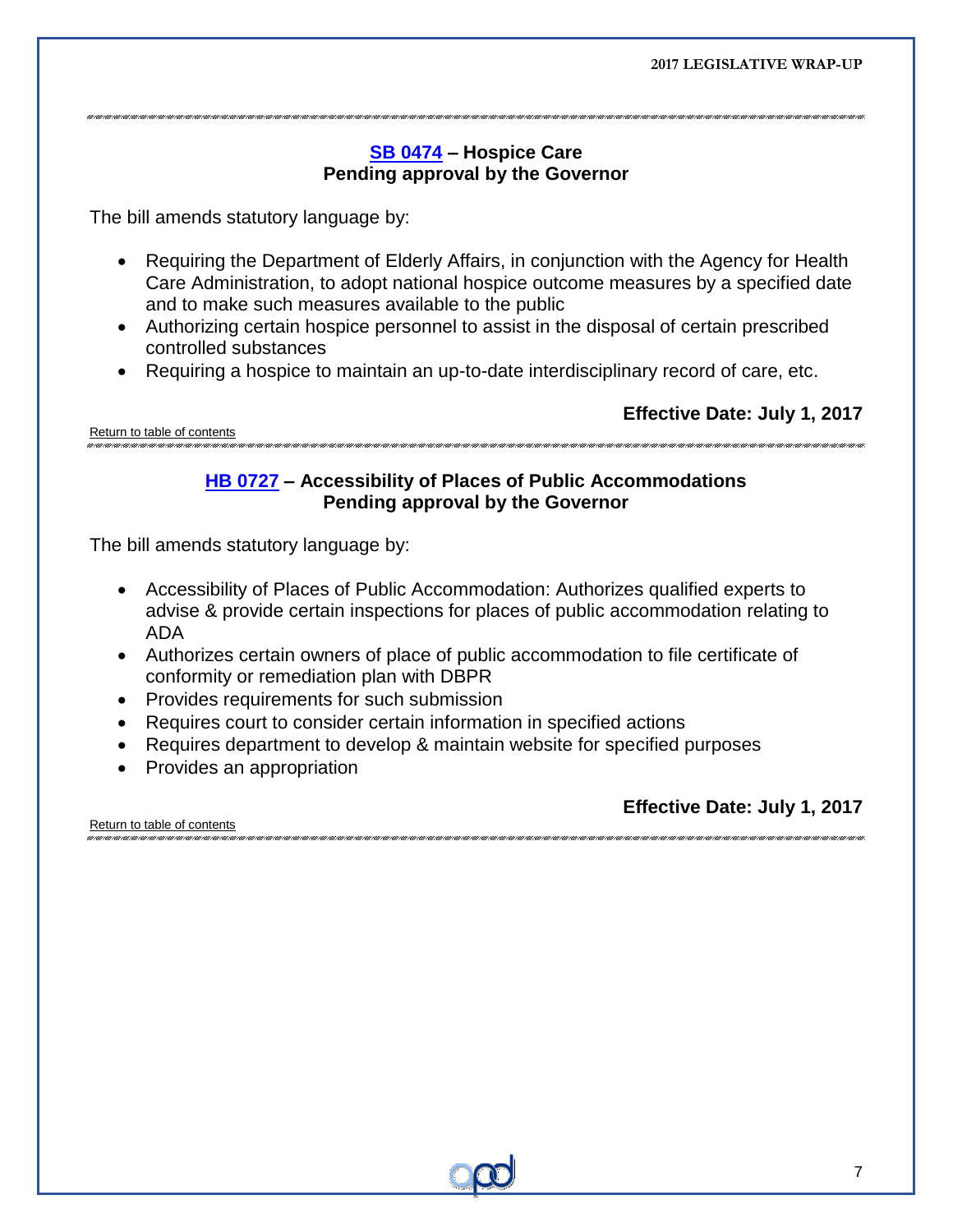#### <span id="page-7-0"></span>**[SB 0890](http://www.myfloridahouse.gov/Sections/Documents/loaddoc.aspx?FileName=_s0890er.DOCX&DocumentType=Bill&BillNumber=0890&Session=2017) – Direct-Support Organizations [Ch. 2017-](http://laws.flrules.org/2017/75) 075 Laws of Florida Approved by the Governor June 9, 2017**

The bill amends statutory language by:

- Direct-Support Organizations; Requiring a contract between an agency and a citizen support organization or direct-support organization to include a provision for the orderly cessation of operations and reversion of state funds within a specified timeframe
- Requiring that certain proceeds be deposited into the Grants and Donations Trust Fund of the Division of Vocational Rehabilitation, instead of the Florida Endowment Foundation for Vocational Rehabilitation
- Requiring a specified percentage of certain revenues to be deposited into the Florida Association of Centers for Independent Living special reserve account to administer specified programs
- Extending the date for future review and repeal of provisions relating to the Florida Endowment for Vocational Rehabilitation Act
- Requiring the foundation to transfer funds to specified entities for certain purposes, etc.

**Effective Date: July 1, 2017**

[Return to table of contents](#page-1-0)

#### <span id="page-7-1"></span>**[HB 0899](http://www.myfloridahouse.gov/Sections/Documents/loaddoc.aspx?FileName=_h0899er.docx&DocumentType=Bill&BillNumber=0899&Session=2017) – Comprehensive Transitional Education Programs Pending approval by the Governor**

The bill amends statutory language by:

 Authorizes APD to petition for appointment of receiver for comprehensive transitional education program

**Effective Date: Upon becoming law** 

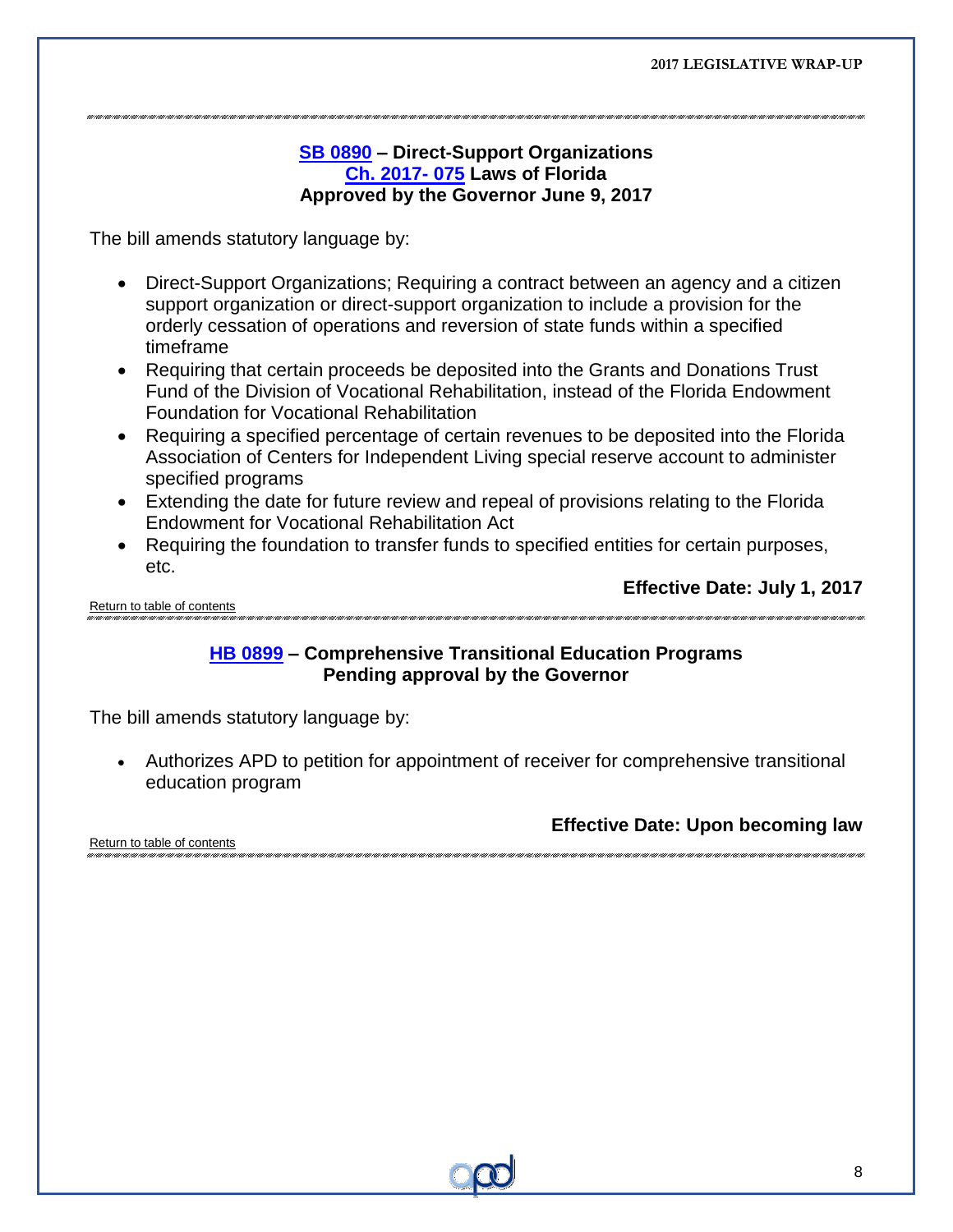#### <span id="page-8-0"></span>**[HB 1121](http://www.myfloridahouse.gov/Sections/Documents/loaddoc.aspx?FileName=_h1121er.docx&DocumentType=Bill&BillNumber=1121&Session=2017) – Child Welfare Pending approval by the Governor**

The bill amends statutory language by:

- Requiring the Agency for Health Care Administration to establish a technical advisory panel to develop procedures and standards for measuring outcomes of pediatric cardiac catheterization programs and pediatric open-heart surgery programs
- Extending court jurisdiction to 22 years of age for young adults with disabilities in foster care
- Requiring a court to inquire as to the identity and location of a child's legal father at the shelter hearing
- Revising circumstances under which grounds for the termination of parental rights may be established
- Requiring a facility to initiate an involuntary examination of a minor within 12 hours after his or her arrival, etc.

[Return to table of contents](#page-1-0) 

### <span id="page-8-1"></span>**[SB 1124](http://www.myfloridahouse.gov/Sections/Documents/loaddoc.aspx?FileName=_s1124er.DOCX&DocumentType=Bill&BillNumber=1124&Session=2017) – Newborn Screening [Ch. 2017-078](http://laws.flrules.org/2017/78) Laws of Florida**

#### **Approved by the Governor June 9, 2017**

The bill amends statutory language by:

- Requiring the Department of Health, upon the advice of the Genetics and Newborn Screening Advisory Council, to expand within a specified period the statewide screening of newborns to include any condition on the federal Recommended Uniform Screening Panel
- Requiring the council to determine whether a condition should be included in the state's screening program within a specified period after its addition to the federal panel, etc.

**Effective Date: July 1, 2017**

**Effective Date: July 1, 2017**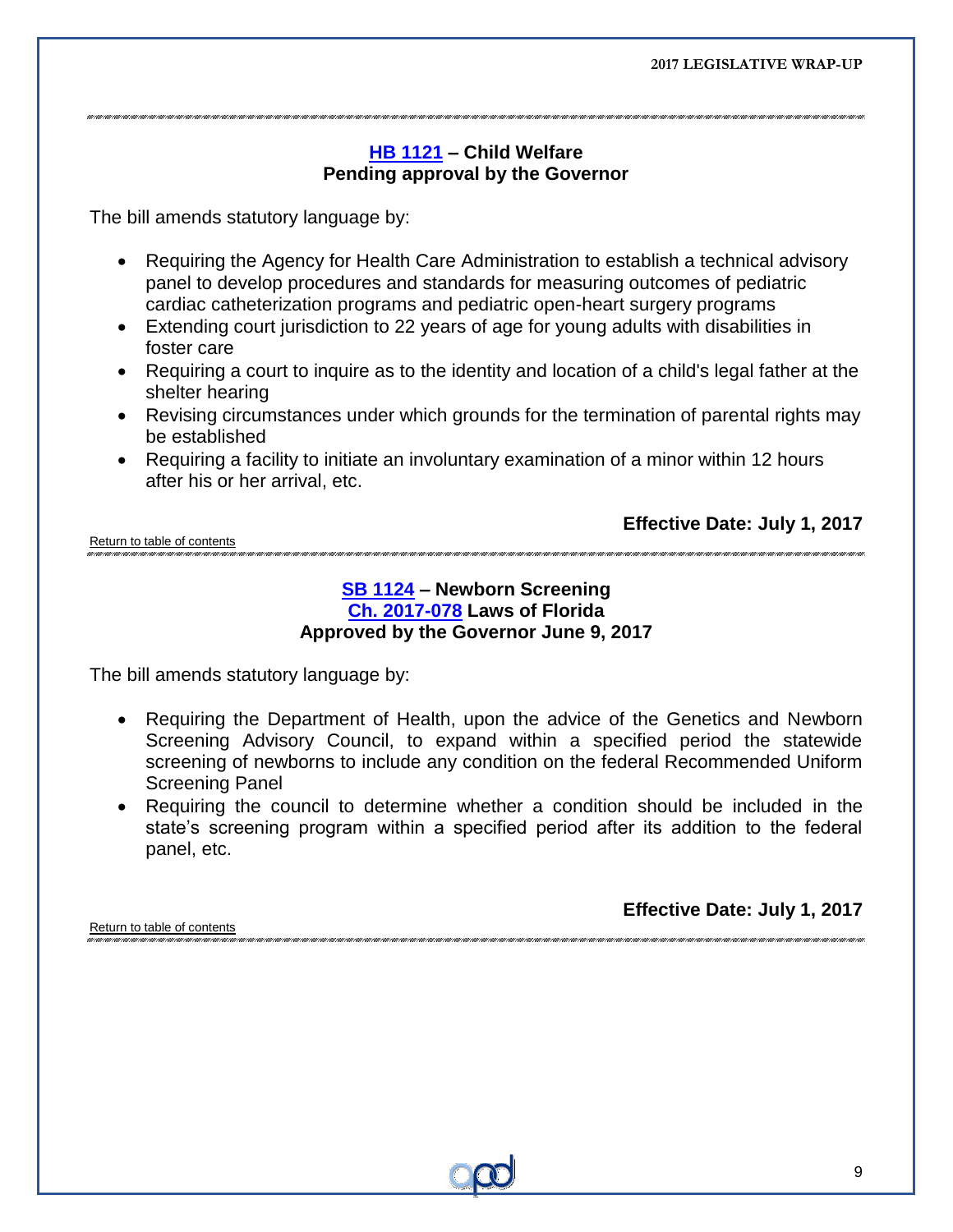<span id="page-9-0"></span>

#### **[SB 2514](http://www.myfloridahouse.gov/Sections/Documents/loaddoc.aspx?FileName=_s2514er.DOCX&DocumentType=Bill&BillNumber=2514&Session=2017) – Health Care Pending approval by the Governor**

The bill amends statutory language by:

- Providing a specified percentage of the cigarette tax, up to a specified amount, be paid annually to the Florida Consortium of National Cancer Institute Centers Program, rather than the Sanford-Burnham Medical Research Institute
- Creating the Substance Abuse and Mental Health (SAMH) Safety Net Network
- Requiring the Department of Children and Families and the Agency for Health Care Administration to determine the scope of services to be offered through providers contracted with the SAMH Safety Net Network, etc.

**Effective Date: July 1, 2017**

[Return to table of contents](#page-1-0)

#### <span id="page-9-1"></span> **[SB 7022](http://www.myfloridahouse.gov/Sections/Documents/loaddoc.aspx?FileName=_s7022er.DOCX&DocumentType=Bill&BillNumber=7022&Session=2017) – Public Employees Pending approval by the Governor**

The bill amends statutory language by:

- Authorizing an employee to use a specified portion of the state's contribution to purchase additional program benefits and supplemental benefits under certain circumstances
- Providing for the program to offer health plans in specified benefit levels
- Requiring the Department of Management Services to develop a plan for implementation of the benefit levels
- Requiring the department to contract with an entity to provide enrollees with online information on health care services and providers, etc.

**Effective Date: Upon becoming a law**

[Return to table of contents](#page-1-0)

10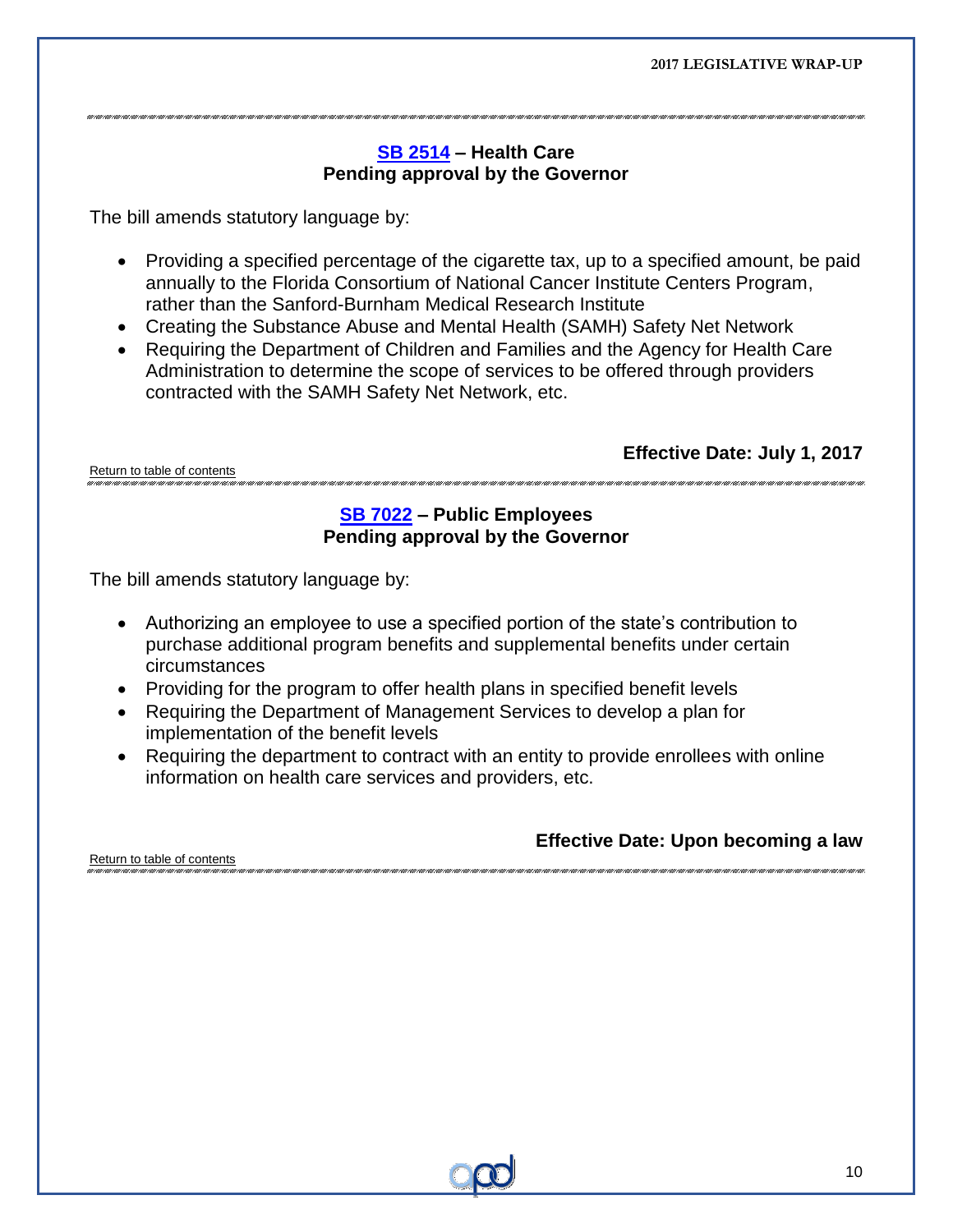### <span id="page-10-0"></span>*APPROPRIATIONS UPDATE*

*The following is an overview of the budget for the Agency for Persons with Disabilities passed by the Florida Legislature during the 2017 Legislative Session.*

#### **[SB 2500](http://www.myfloridahouse.gov/Sections/Documents/loaddoc.aspx?FileName=_s2500er.DOCX&DocumentType=Bill&BillNumber=2500&Session=2017) – Appropriations [Ch. 2017-](http://laws.flrules.org/files/Ch_2017-070.pdf) 70 Laws of Florida Approved by the Governor on June 2, 2017 with Line Item Vetoes**

#### **Major funding decisions:**

The funding for the Agency for Persons with Disabilities totals over \$1.2 billion.

- \$3.7 million to offer waiver enrollment to people with intensive needs. Medicaid waiver enrollment offers will be made to more than 400 people on the waiver waiting list.
- \$15 million for service provider rate increases for:
	- $\circ$  Adult Day Training uniform rate increase
	- o Nursing Services provided by Licensed Practical Nurses
	- $\circ$  Personal Supports uniform rate increase
	- o Residential Habilitation Standard providers
	- $\circ$  Residential Habilitation Behavior Focus and Intensive Behavioral providers
	- o Supported Employment providers
- \$1.0 million to transition residents of comprehensive transitional education programs to community-based residential settings.
- \$1.0 million and 24.0 FTE for Regional Consumer Support to Serve Clients on the Home and Community Based Waiver and the Waiting List.
- \$2.0 million for the new client database software and the electronic visit verification project. This is the third year of funding to continue system development.
- \$208,395 for the Questionnaire for Situational Information Validity and Reliability Study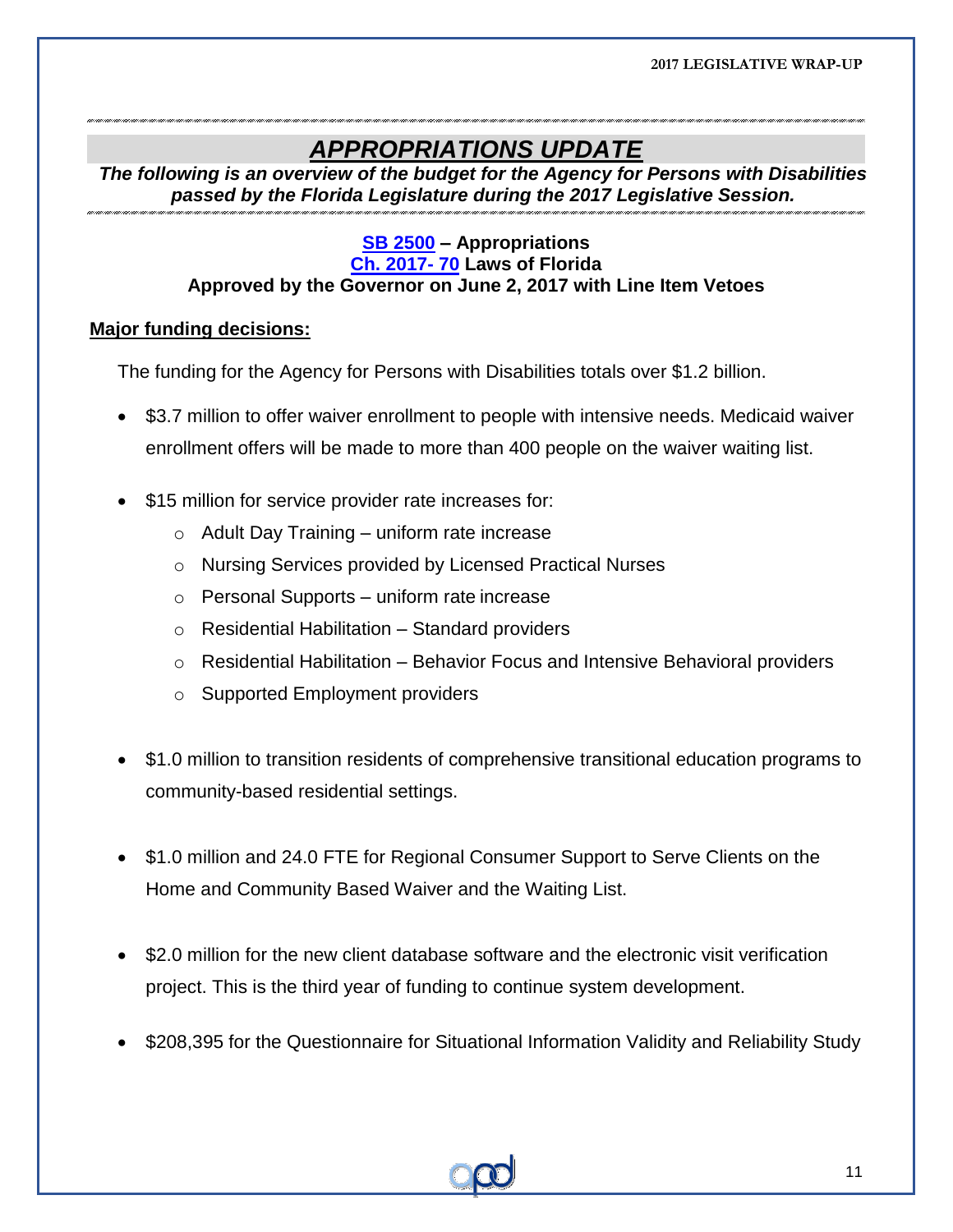- \$750,000 to continue the Employment Enhancement Project (EEP) for a fifth year which provides internships and on-the-job training for individuals on the Medicaid waiver waiting list
- \$681,477 to conduct Fair Hearings resulting from the implementation of the new iBudget algorithm.
- \$250,000 for Evaluation Services for APD clients who are committed to the Agency pursuant to s. 393.11, F.S.
- \$528,559 for Information Technology Computers and Bandwidth.
- \$90,000 for APD's Emergency Management Notification System.
- \$100,000 for a consultant to conduct a transportation study for individuals with Developmental Disabilities.
- \$805,000 for improvements to William J. Rish Recreational Park (Billy Joe Rish Park). Rish Park on Cape San Blas in Gulf County is a state park that was built and designed for people with disabilities.
- \$3.3 million Fixed Capital Outlay is provided for ADA accessibility modifications and critical repairs to state facilities
- \$720,000 and 20.0 FTE in reductions for outsourcing of housekeeping at the Sunland Center.
- \$7.2 million for special projects:
	- o \$667,000 million from recurring to nonrecurring funds for Nemours Children's Hospital
	- \$25,000 from recurring to nonrecurring funds for ARC Florida Training
	- o \$2.0 million from recurring to nonrecurring funds for Gateway ARC
	- o \$100,000 in nonrecurring funds for Expand Autism Assessment and Diagnosis Services – Easter Seals – Volusia and Flagler Counties
	- $\circ$  \$50,000 in nonrecurring funds for Easter Seals Brevard County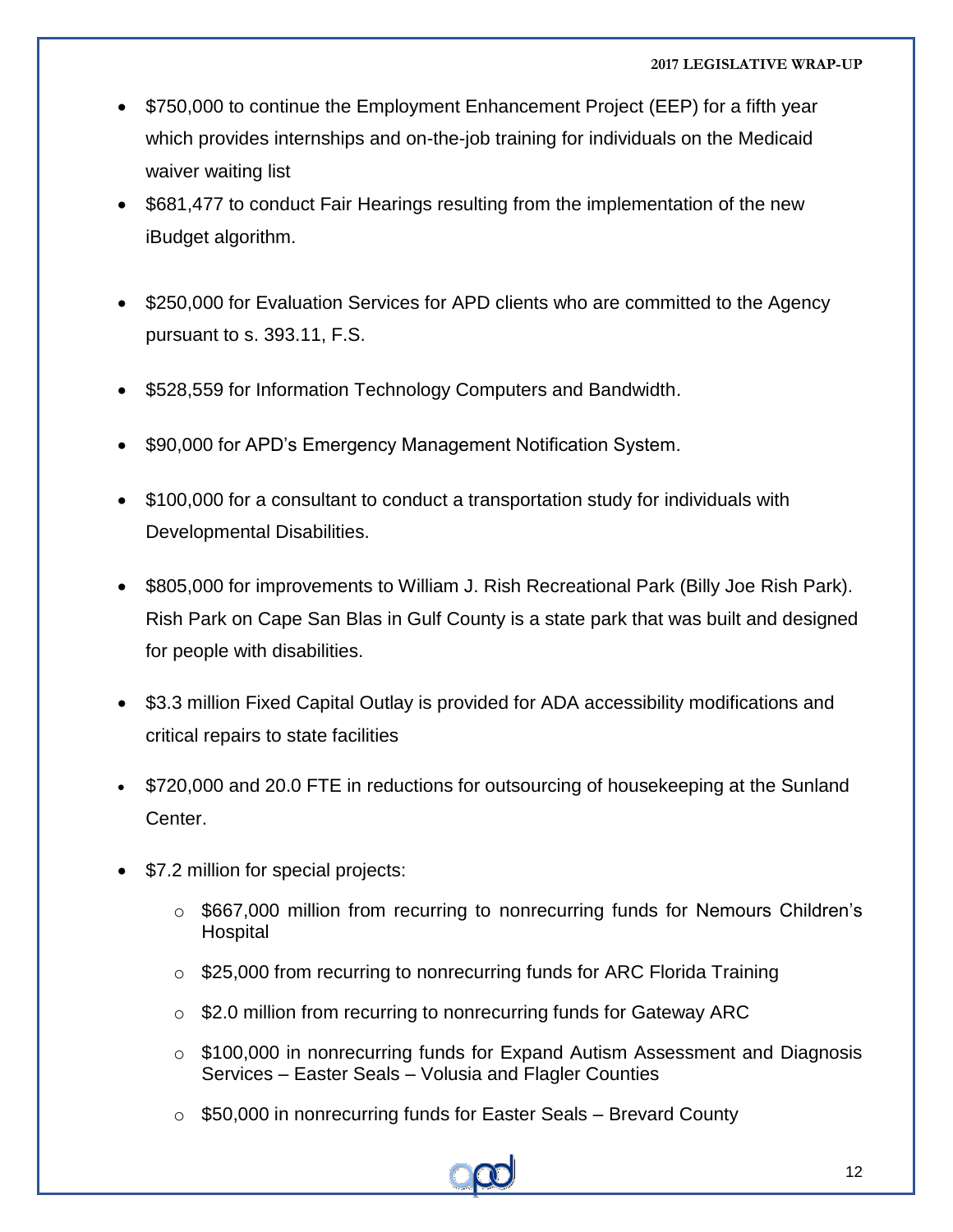- $\circ$  \$50,000 in nonrecurring funds for Mactown Fitness and Wellness Services
- o \$1.2 million in nonrecurring funds for Our Pride Academy Child Care Training Program
- o \$240,000 in nonrecurring funds for Operation Grow Seminole Count Work Opportunity Program
- o \$175,000 in nonrecurring funds for Area Stage Company (ASC) DD Theater Program for Children
- $\circ$  \$150.000 in nonrecurring funds for Brevard Achievement Center Employment **Services**
- o \$486,000 in nonrecurring funds for the Loveland Center
- o \$300,000 in nonrecurring funds for the ARC of Jacksonville
- $\circ$  \$500,000 in nonrecurring funds for the Jewish Adoption and Family Care Options Children's Ability Center
- o \$733,660 in nonrecurring funds for DNA Comprehensive Therapy Services
- o \$168,150 in nonrecurring funds for Club Challenge
- $\circ$  \$100,000 in nonrecurring funds for Monroe Association for ReMARCable **Citizens**
- $\circ$  \$300,000 in nonrecurring funds for Association for Development of the **Exceptional**
- \$1,090,000 for local Fixed Capital Outlay Projects:
	- o \$300,000 for The Miracle League of Miami-Dade for the construction of a recreational facility.
	- $\circ$  \$790,000 for the Arc Broward for the replacement of roofs at the main campus.
- The unexpended balance of funds provided in Specific Appropriation 259 of chapter 2016-66, Laws of Florida, provided to the Agency for Persons with Disabilities for the Home and Community Based Services Waiver shall revert and is appropriated for Fiscal Year 2017-2018 in the Lump Sum - Home and Community Based Services Waiver category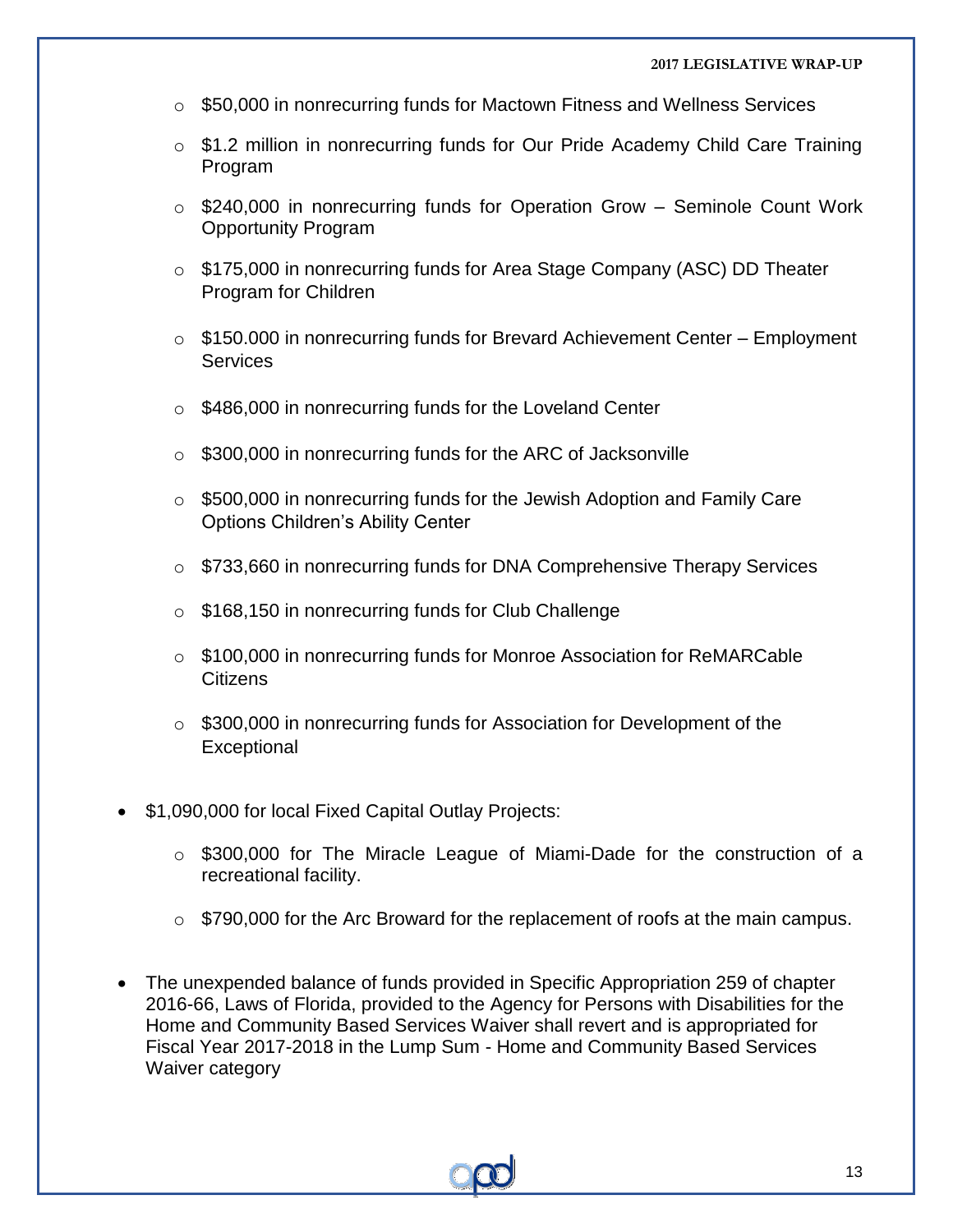The unexpended balance in Specific Appropriation 271 and Section 34, chapter 2016-66, Laws of Florida, provided to the Agency for Persons with Disabilities for the Client Data Management System and Electronic Visit Verification system shall revert and is

 appropriated to the Agency for Persons with Disabilities for Fiscal Year 2017-2018 in the Home and Community Based Services Administration category for the same purpose and shall be placed in reserve.

**Effective Date: Except as otherwise expressly provided in this act and except for this section, which shall take effect upon this act becoming a law, this act shall take effect July 1, 2017, or, if this act fails to become a law until after that date, it shall take effect upon becoming a law and operate retroactively to July 1, 2017**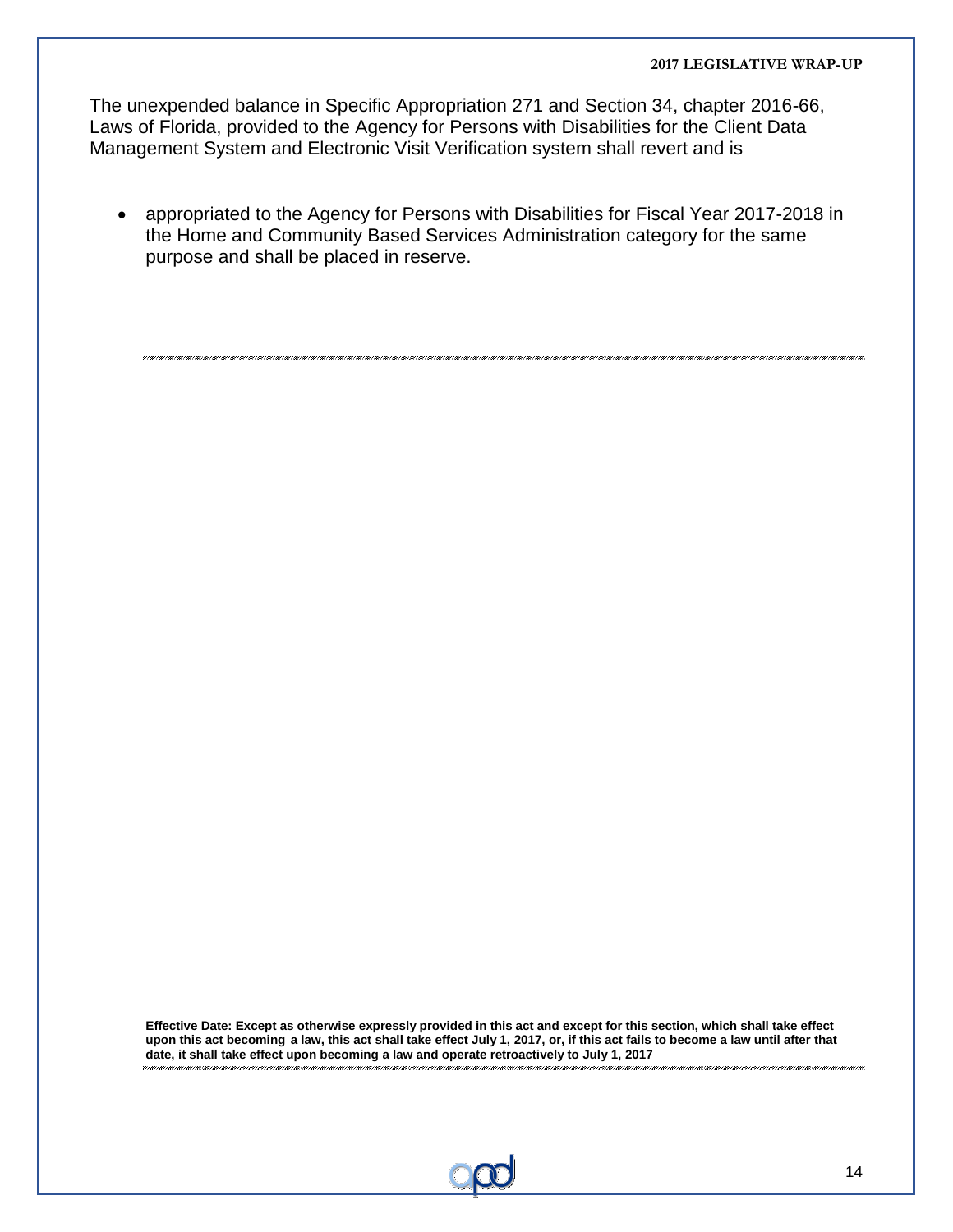#### <span id="page-14-0"></span>**[SB 2502](http://www.flsenate.gov/Session/Bill/2017/2502/BillText/er/PDF) - Implementing the 2017-2018 General Appropriations Act [Ch. 2017-71](http://laws.flrules.org/2017/71) Laws of Florida Approved by the Governor on June 2, 2017 with Line Item Vetoes**

#### **Major funding decisions:**

• Implements specific appropriations of the General Appropriations Act for the 2017-2018 fiscal year.

Section 12. In order to implement Specific Appropriation 241 of the 2017-2018 General Appropriations Act:

(1) If during the 2017-2018 fiscal year, the Agency for Persons with Disabilities ceases to have an allocation algorithm and methodology adopted by valid rule pursuant to s. 393.0662, Florida Statutes, the agency shall use the following until it adopts a new allocation algorithm and methodology:

(a) Each client's iBudget in effect as of the date the agency ceases to have an allocation algorithm and methodology adopted by valid rule pursuant to s. 393.0662, Florida Statutes, shall remain at that funding level.

(b) The Agency for Persons with Disabilities shall determine the iBudget for a client newly enrolled in the home and community-based services waiver program using the same allocation algorithm and methodology used for the iBudgets determined between January 1, 2017, and June 30, 2017.

(2) After a new allocation algorithm and methodology is adopted by final rule, a client's new iBudget shall be determined based on the new allocation algorithm and methodology and shall take effect as of the client's next support plan update.

(3) Funding allocated under subsections (1) and (2) may be increased pursuant to s. 393.0662(1)(b), Florida Statutes, or as necessary to comply with federal regulations.

(4) This section expires July 1, 2018.

Section 13. Effective upon this act becoming a law and in order to implement Specific Appropriation 249 of the 2017-2018 General Appropriations Act:

(1) The Agency for Persons with Disabilities shall contract with an independent consultant to examine the state's transportation disadvantaged services, how such services are provided in urban and nonurbanized areas and how to assist in the development and use of different provider models.

(2) There is created the Task Force on Transportation Disadvantaged Services, a task force as defined in s. 20.03, Florida Statutes. The task force is assigned to the Agency for Persons with Disabilities; however, the Commission for the Transportation Disadvantaged shall also assist the task force in carrying out its duties and responsibilities. The purpose of the task

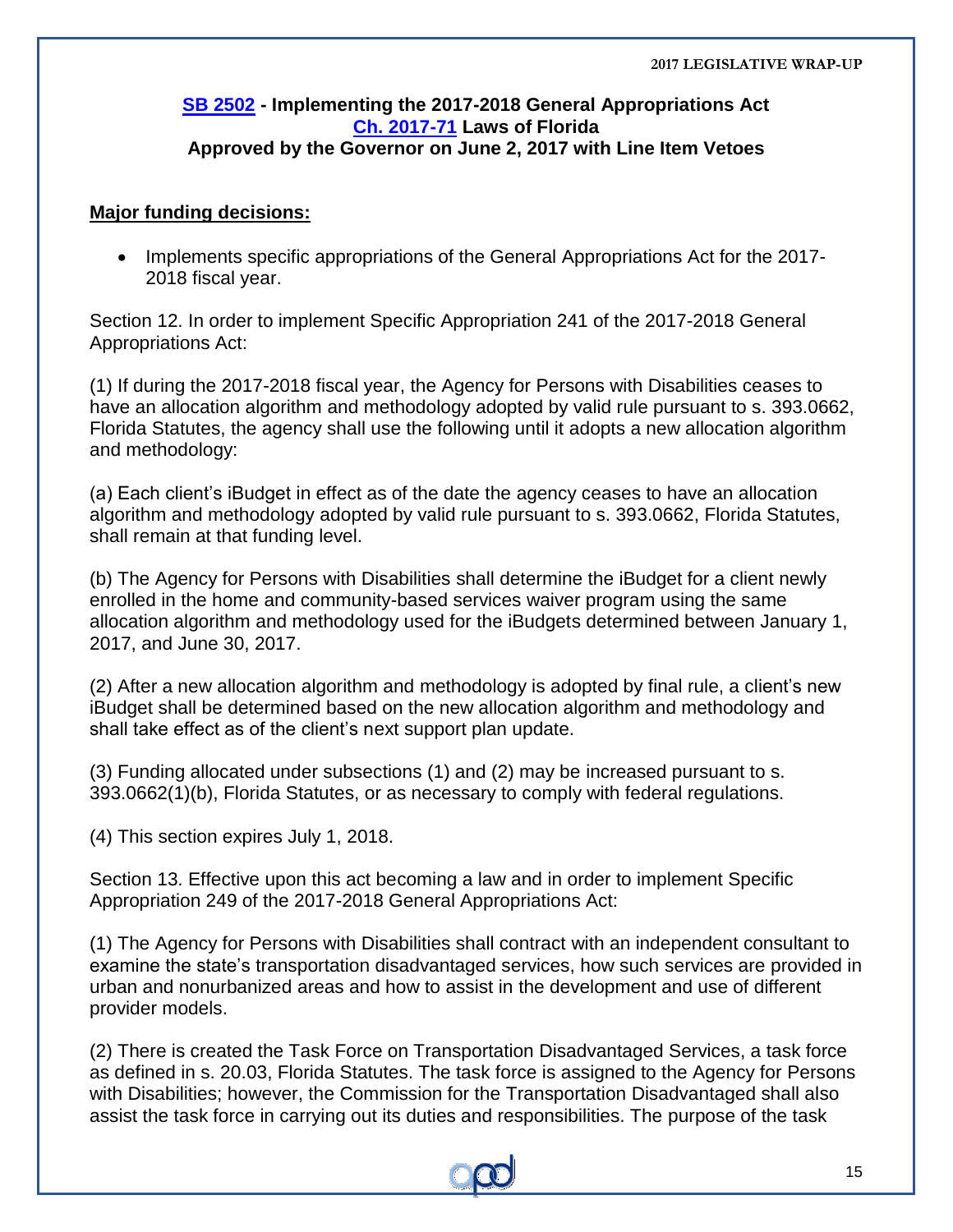force is to examine the design and use of transportation disadvantaged services, considering at least the following:

(a) The use of regional fare payment systems;

(b) The improvement of transportation disadvantaged services in both urban and nonurbanized areas;

(c) The use of intercity and intercounty bus and

(d) The use of private providers or transportation network companies.

(3) The task force is composed of the following members:

(a) The director of the Agency for Persons with Disabilities or his or her designee.

(b) The executive director of the Commission for the Transportation Disadvantaged or his or her designee.

(c) The community transportation coordinators for Alachua, Jackson, Miami-Dade, and Pinellas Counties.

(d) Two individuals who currently use transportation disadvantaged services, one appointed by the agency director and the other appointed by the executive director of the commission.

(e) A representative of the Florida Developmental Disabilities Council.

(f) A representative of Family Care Council Florida.

(4) At a minimum, the task force shall consider:

(a) Routing improvement to minimize passenger transfers or wait times;

(b) The ability to provide transportation disadvantaged services between specific origins and destinations selected by the individual user at a time that is agreed upon by the user and the provider of the service; and

(c) The provision of transportation disadvantaged services to individual users to allow them to access health care, places of employment, education, and other life-sustaining activities in a cost-effective and efficient manner, while reducing fragmentation and duplication of services.

(5) The task force shall submit a report that, at a minimum, includes its findings and recommendations to the Governor, the President of the Senate, and the Speaker of the House of Representatives by December 15, 2017, at which time the task force shall terminate.

**Effective Date: Except as otherwise expressly provided in this act and except for this section, which shall take effect upon this act becoming a law, this act shall take effect July 1, 2017, or, if this act fails to become a law until after that date, it shall take effect upon becoming a law and operate retroactively to July 1, 2017**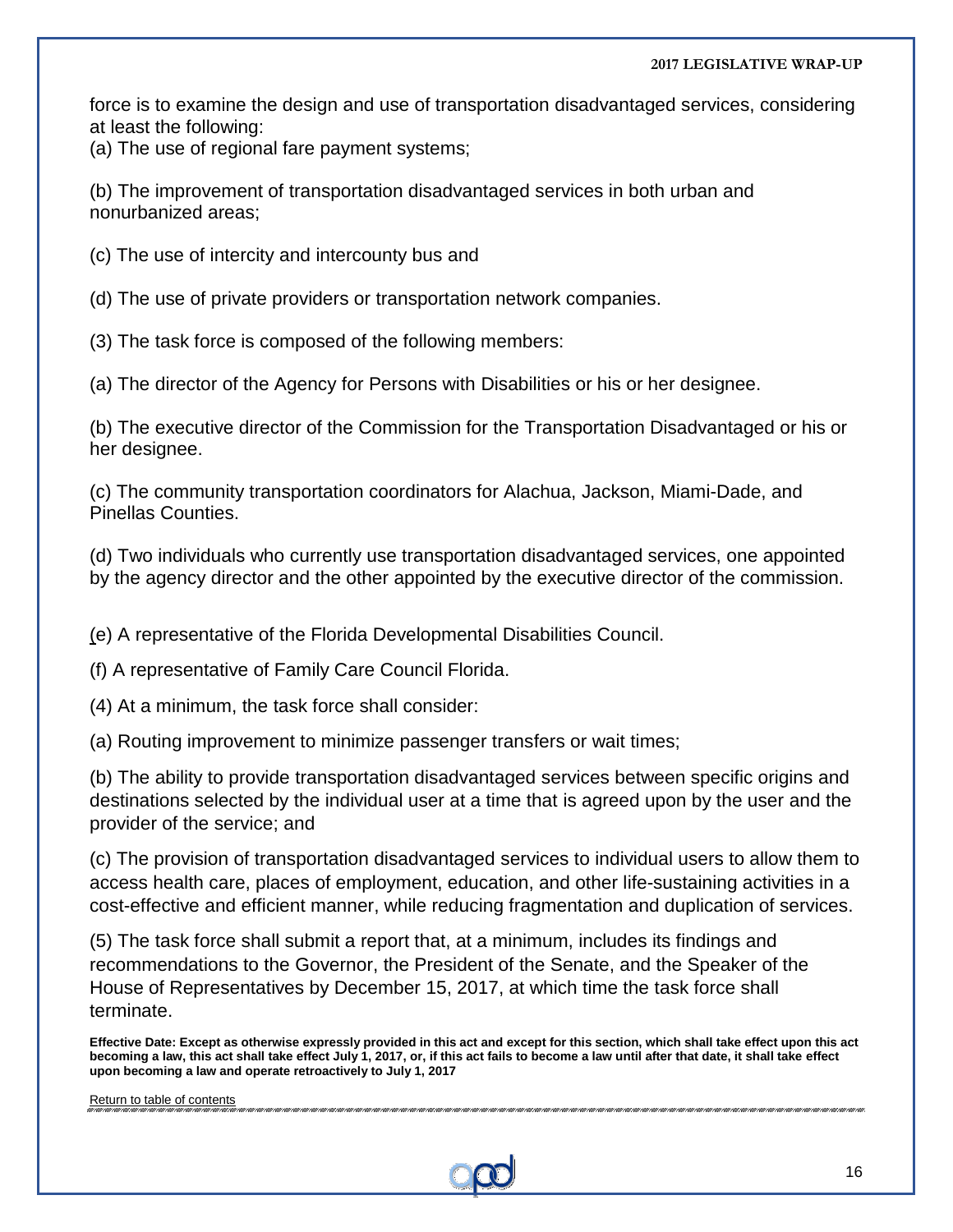|                      |                            | <b>Agency for Persons with Disabilities</b>              |            |                      |            |                    |
|----------------------|----------------------------|----------------------------------------------------------|------------|----------------------|------------|--------------------|
|                      |                            |                                                          |            |                      |            |                    |
|                      |                            |                                                          |            | FY 2016-2017         |            | FY 2017-2018       |
| <b>Budget_Entity</b> | <b>Budget Entity Title</b> | <b>Appropriation Category Title</b>                      | <b>FTE</b> | <b>ALL FUNDS</b>     | <b>FTE</b> | <b>ALL FUNDS</b>   |
| 67100100             | HOME & COMMUNITY SERVICES  | SALARIES AND BENEFITS                                    | 404.00     | 22,368,253           | 428.00     | 23,532,729         |
|                      |                            | OTHER PERSONAL SERVICES                                  |            | 5,100,189            |            | 5,143,455          |
|                      |                            | <b>EXPENSES</b>                                          |            | 3,001,069            |            | 3,168,681          |
|                      |                            | OPERATING CAPITAL OUTLAY<br>COMPREHENSIVE TRANSITIONAL   |            | 9,060                |            | 9,060              |
|                      |                            | EDUCATION PROGRAM TRANSITION                             |            |                      |            | 992,384            |
|                      |                            | G/A-INDIVIDUAL & FAMILY                                  |            | 13,186,771           |            | 13,436,771         |
|                      |                            | ROOM AND BOARD PAYMENTS                                  |            | 2,839,201            |            | 2,639,201          |
|                      |                            | <b>CONTRACTED SERVICES</b>                               |            | 1,038,727            |            | 1,288,727          |
|                      |                            | <b>G/A-CONTRACTED SERVICES</b>                           |            | 9,914,209            |            | 10,244,810         |
|                      |                            | HOME/COMM SERVICES WAIVER                                |            | 1,097,206,747        |            | 1,070,265,975      |
|                      |                            | RISK MANAGEMENT INSURANCE                                |            | 384,498              |            | 443,214            |
|                      |                            | TR/DMS/HR SVCS/STW CONTRACT                              |            | 157,475              |            | 144,353            |
|                      |                            | FCO-PERSONS W/DISABILITIES                               |            |                      |            | 300,000            |
|                      |                            | FCO - DEVEREUX FLORIDA THRESHOLD                         |            |                      |            |                    |
|                      |                            | <b>CENTER FOR AUTISM</b>                                 |            | 500,000              |            |                    |
|                      |                            | FCO - ARC OF BROWARD                                     |            | 750,000              |            | 790,000            |
|                      |                            | FCO - PALM BEACH HABILITATION<br><b>CENTER</b>           |            |                      |            |                    |
|                      |                            | FCO - RUSSELL HOME                                       |            | 649,111<br>1,000,000 |            |                    |
| 67100100 Total       |                            |                                                          | 404.00     | 1,158,105,310        | 428.00     | 1,132,399,360      |
| 67100200             | PROGRAM MGT & COMPLIANCE   | SALARIES AND BENEFITS                                    | 162.00     | 13,499,639           | 161.00     | 13,617,825         |
|                      |                            | OTHER PERSONAL SERVICES                                  |            | 537,910              |            | 571,022            |
|                      |                            | <b>EXPENSES</b>                                          |            | 1,437,474            |            | 1,865,083          |
|                      |                            | OPERATING CAPITAL OUTLAY                                 |            | 23,974               |            | 23,974             |
|                      |                            | TRANS TO DIV ADM HEARINGS                                |            | 80,683               |            | 143,294            |
|                      |                            | CONTRACTED SERVICES                                      |            | 1,289,231            |            | 889,231            |
|                      |                            | G/A-CONTRACTED SERVICES                                  |            | 3,031,167            |            | 3,031,167          |
|                      |                            | G/A-CONTRACT PROF SERVICES                               |            | 6,248                |            | 6,248              |
|                      |                            | RISK MANAGEMENT INSURANCE                                |            | 182,334              |            | 210,178            |
|                      |                            | HOME & COMM SERV ADMIN                                   |            | 7,212,679            |            | 7,565,039          |
|                      |                            | TR/DMS/HR SVCS/STW CONTRACT                              |            | 71,146               |            | 63,533             |
|                      |                            | <b>STATE DATA CENTER</b>                                 |            | 350,490              |            | 332,083            |
| 67100200 Total       |                            |                                                          | 162.00     | 27,722,975           | 161.00     | 28,318,677         |
| 67100400             | DEV DISAB CENTERS CIVIL    | SALARIES AND BENEFITS                                    | 1,637.00   | 71,641,462           | 1,609.00   | 71,908,426         |
|                      |                            | OTHER PERSONAL SERVICES                                  |            | 1,488,448            |            | 1,495,517          |
|                      |                            | <b>EXPENSES</b>                                          |            | 5,020,139            |            | 5,020,139          |
|                      |                            | OPERATING CAPITAL OUTLAY                                 |            | 123,123              |            | 64,965             |
|                      |                            | <b>FOOD PRODUCTS</b>                                     |            | 1,898,927            |            | 1,898,927          |
|                      |                            | APD/FCO NEEDS/CEN MGD FACS                               |            | 2,805,485            |            | 4,106,000          |
|                      |                            | <b>CONTRACTED SERVICES</b>                               |            | 1,380,096            |            | 2,005,096          |
|                      |                            | G/A-CONTRACT PROF SERVICES                               |            | 4,316,049            |            | 4,316,049          |
|                      |                            | PRESCRIBE MED/DRUG NON-MED                               |            | 338,721              |            | 338,721            |
|                      |                            | RISK MANAGEMENT INSURANCE                                |            | 4,176,214            |            | 4,813,958          |
|                      |                            | TR/DMS/HR SVCS/STW CONTRCT                               |            | 713,933              |            | 632,024            |
| 67100400 Total       |                            |                                                          | 1,637.00   | 93,902,597           | 1,609.00   | 96,599,822         |
| 67100500             | DEV DISAB CENTERS FORENSIC | SALARIES AND BENEFITS                                    | 508.50     | 23,273,579           | 504.50     | 23,647,652         |
|                      |                            | OTHER PERSONAL SERVICES                                  |            | 279,845              |            | 281,232            |
|                      |                            | <b>EXPENSES</b>                                          |            | 1,249,744            |            | 1,249,744          |
|                      |                            | OPERATING CAPITAL OUTLAY                                 |            | 96,844               |            | 96,844             |
|                      |                            | <b>FOOD PRODUCTS</b><br><b>CONTRACTED SERVICES</b>       |            | 556,200              |            | 556,200            |
|                      |                            |                                                          |            | 571,137              |            | 571,137<br>350,122 |
|                      |                            | G/A-CONTRACT PROF SERVICES<br>PRESCRIBE MED/DRUG NON-MED |            | 350,122<br>807,202   |            | 807,202            |
|                      |                            | RISK MANAGEMENT INSURANCE                                |            | 917,931              |            | 1,058,107          |
|                      |                            | SALARY INCENTIVE PAYMENTS                                |            | 18,751               |            | 18,751             |
|                      |                            | TR/DMS/HR SVCS/STW CONTRCT                               |            | 143,336              |            | 126,501            |
| 67100500 Total       |                            |                                                          | 508.50     | 28,264,691           | 504.50     | 28,763,492         |
| <b>Grand Total</b>   |                            |                                                          | 2,711.50   | 1,307,995,573        | 2,702.50   | 1,286,081,351      |

 $\infty$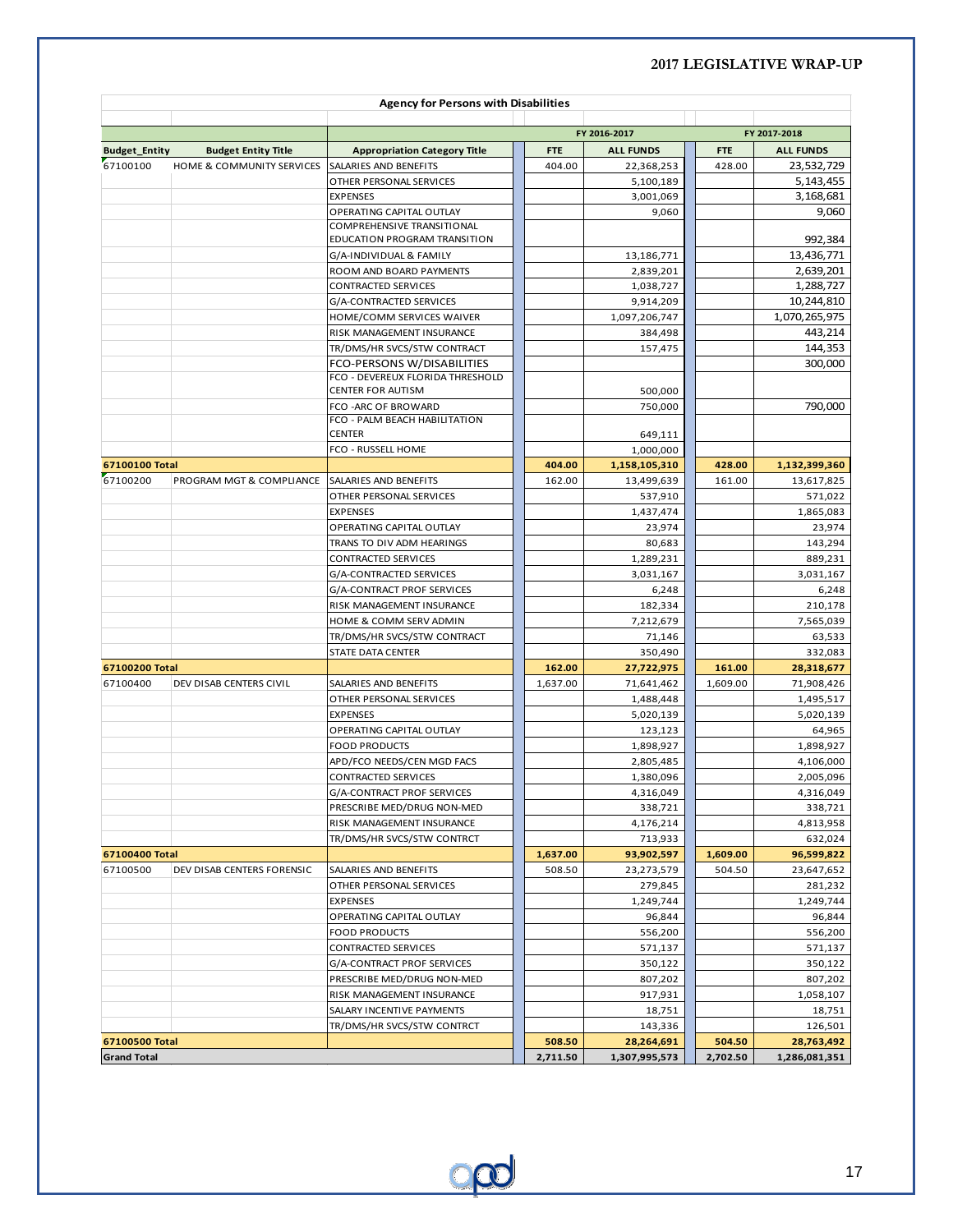### *ADMINISTRATIVE BILLS*

*The following is an overview of administrative bills of interest to the Agency for Persons with Disabilities passed by the Florida Legislature during the 2017 Regular Legislative Session.*

<span id="page-17-0"></span>**Click on the bill number to view bill language** 

#### **[SB 0080](http://www.myfloridahouse.gov/Sections/Documents/loaddoc.aspx?FileName=_s0080er.DOCX&DocumentType=Bill&BillNumber=0080&Session=2017) – Public Records [Ch. 2017-21](http://laws.flrules.org/2017/21) Laws of Florida Approved by the Governor on March 23, 2017**

The bill amends statutory language by:

- Revising the circumstances under which a court must assess and award the reasonable costs of enforcement against an agency in a civil action to enforce Chapter. 119 F.S.
- Prohibiting the assessment and award of the reasonable costs of enforcement to a complainant who acted with an improper purpose, etc. Effective Date: Upon becoming a law

[Return to table of contents](#page-1-0)

**Effective Date: Upon becoming a law**

#### <span id="page-17-1"></span>**[HB 0207](http://www.myfloridahouse.gov/Sections/Documents/loaddoc.aspx?FileName=_h0207er.docx&DocumentType=Bill&BillNumber=0207&Session=2017) – Agency Inspectors General [Ch. 2017-49](http://laws.flrules.org/2017/49) Laws of Florida Approved by the Governor on June 2, 2017**

The bill amends statutory language by:

• Prohibits agency & FHFS from offering bonus on work performance in an inspector general contractor agreement.

**Effective Date: Upon becoming a law**

[Return to table of contents](#page-1-0)

#### **[SB 0502](http://www.myfloridahouse.gov/Sections/Documents/loaddoc.aspx?FileName=_s0502er.DOCX&DocumentType=Bill&BillNumber=0502&Session=2017) – Florida Statues Ch. [2017-3](http://laws.flrules.org/2017/3) Laws of Florida Approved by the Governor on April 4, 2017**

<span id="page-17-2"></span>.<br>Thus thus that the theory and the comparison that the comparison theory theory theory theory theory theory the

The bill amends statutory language by:

 Deleting provisions that have expired, have become obsolete, have had their effect, have served their purpose, or have been impliedly repealed or superseded, etc.

**Effective Date: July 1, 2017**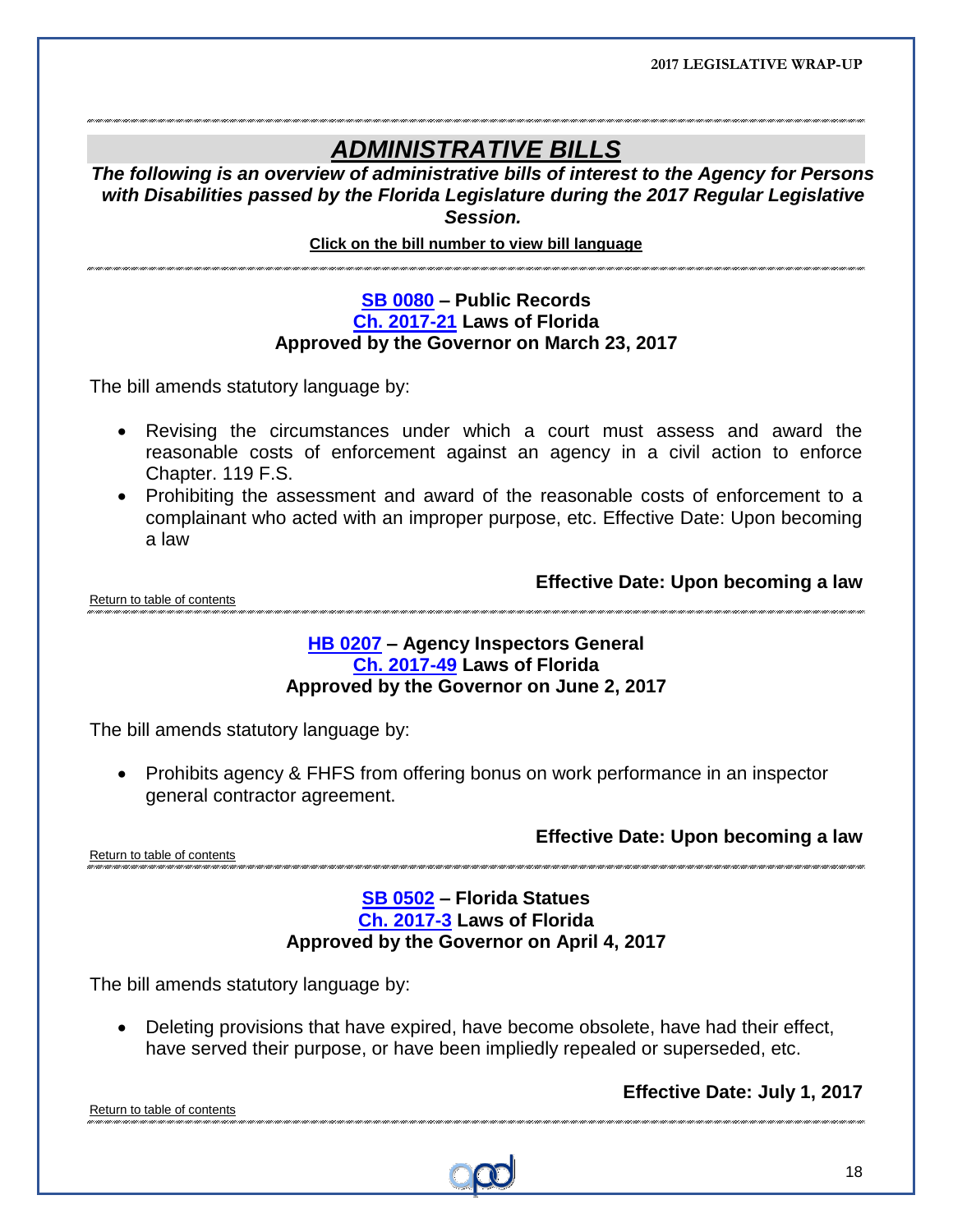<span id="page-18-0"></span>

#### **[SB 2504](http://www.myfloridahouse.gov/Sections/Documents/loaddoc.aspx?FileName=_s2504er.DOCX&DocumentType=Bill&BillNumber=2504&Session=2017) – State Employees Pending approval by the Governor**

The bill amends statutory language by:

- Providing for the resolution of certain collective bargaining issues at impasse between the State of Florida and certified bargaining units of state employees
- Providing for all other mandatory collective bargaining issues at impasse that are not addressed by the act or the General Appropriations Act to be resolved consistent with personnel rules and by otherwise maintaining the status quo

[Return to table of contents](#page-1-0)

**Effective Date: July 1, 2017**

#### 

#### <span id="page-18-1"></span>**[SB 2508](http://www.myfloridahouse.gov/Sections/Documents/loaddoc.aspx?FileName=_s2508er.DOCX&DocumentType=Bill&BillNumber=2508&Session=2017) – Division of State Group Insurance Pending approval by the Governor**

The bill amends statutory language by:

- Removing a requirement that a contract for dependent eligibility verification services for the state group insurance program be contingency-based
- Requiring the division to notify subscribers of dependent eligibility rules by a certain date
- Requiring the division to hold a subscriber harmless for past claims of ineligible dependents for a specified timeframe

[Return to table of contents](#page-1-0)

**Effective Date: July 1, 2017**

#### <span id="page-18-2"></span>**[SB 2510](http://www.myfloridahouse.gov/Sections/Documents/loaddoc.aspx?FileName=_s2510er.DOCX&DocumentType=Bill&BillNumber=2510&Session=2017) – Public Records/Dependent Eligibility Verification Services Pending approval by the Governor**

The bill amends statutory language by:

- Creating an exemption from public records requirements for records collected for dependent eligibility verification services for the state group insurance program and held by the Department of Management Services
- Providing for future legislative review and repeal

**Effective Date: Upon becoming upon law**